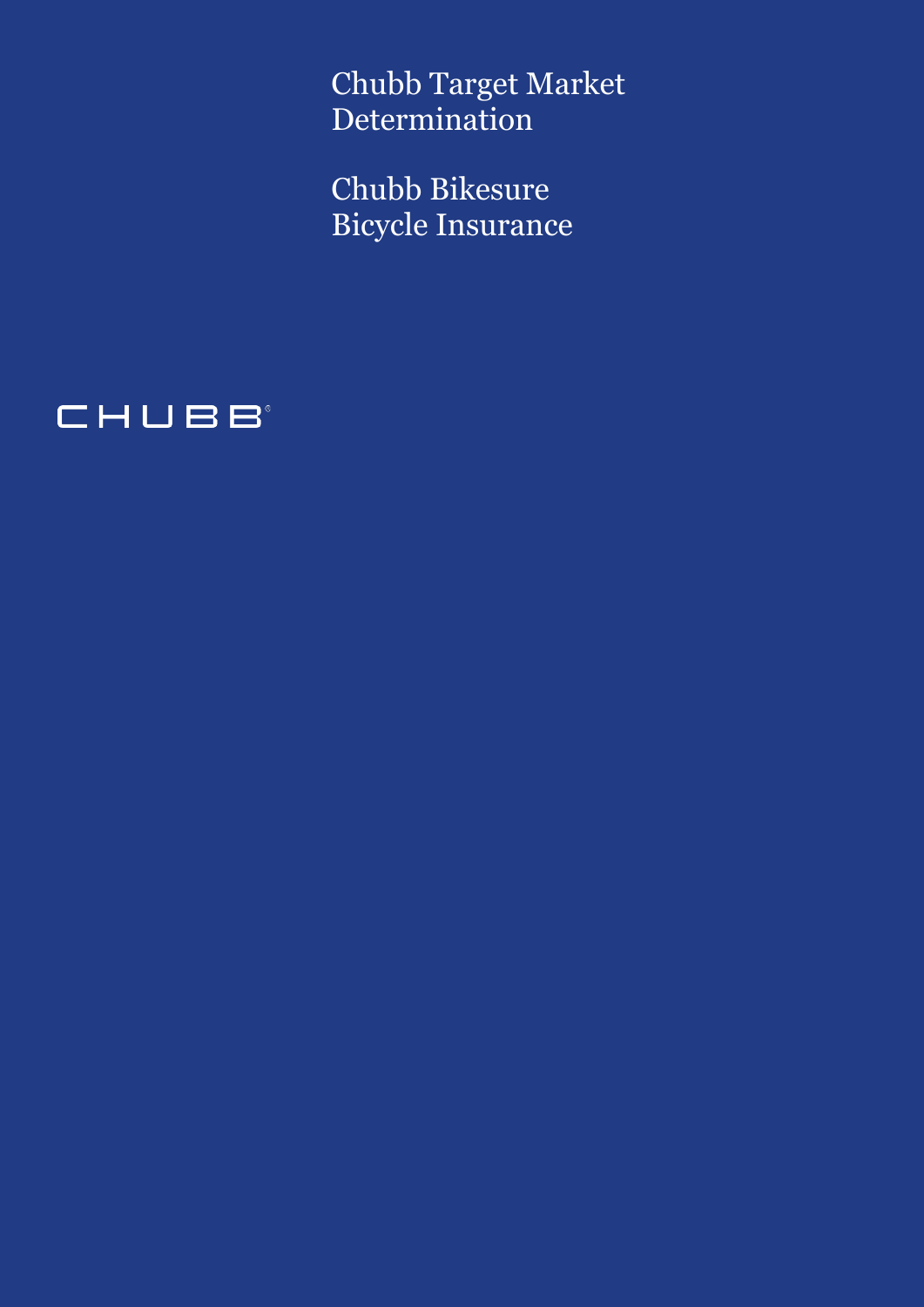## Chubb Target Market Determination

### Important Information

This Target Market Determination (**TMD**) is required under section 994B of the Corporations Act 2001 (Cth) and has been prepared by the product issuer Chubb Insurance Australia Limited (**Chubb**) AFSL 239687 ABN 23 001 642 020. The TMD is designed to assist customers, distributors and Chubb staff to understand who this product has been designed for and who it is not suitable for. The TMD identifies triggers for Chubb to review the target market and sets out the conditions and restrictions on distribution of the product described below. It also sets out the reporting obligations of Chubb's distributors. This document is not a Product Disclosure Statement (**PDS**) and is not a summary of the product features or terms of the product. This document does not take into account any person's individual objectives, financial situation or needs and is not intended to constitute personal advice. Persons interested in acquiring this product should carefully read the PDS before deciding whether to purchase this product.

This TMD is effective from the date of publication until its replacement or withdrawal.

Where a word is capitalised in this TMD and not otherwise defined, the definition of the word can be found in the policy wording/PDS.

The PDS for the product can be found here [Chubb Bikesure Bicycle Insurance](https://www.bikesure.com/wp-content/uploads/Bikesure-Sport-PDS.pdf)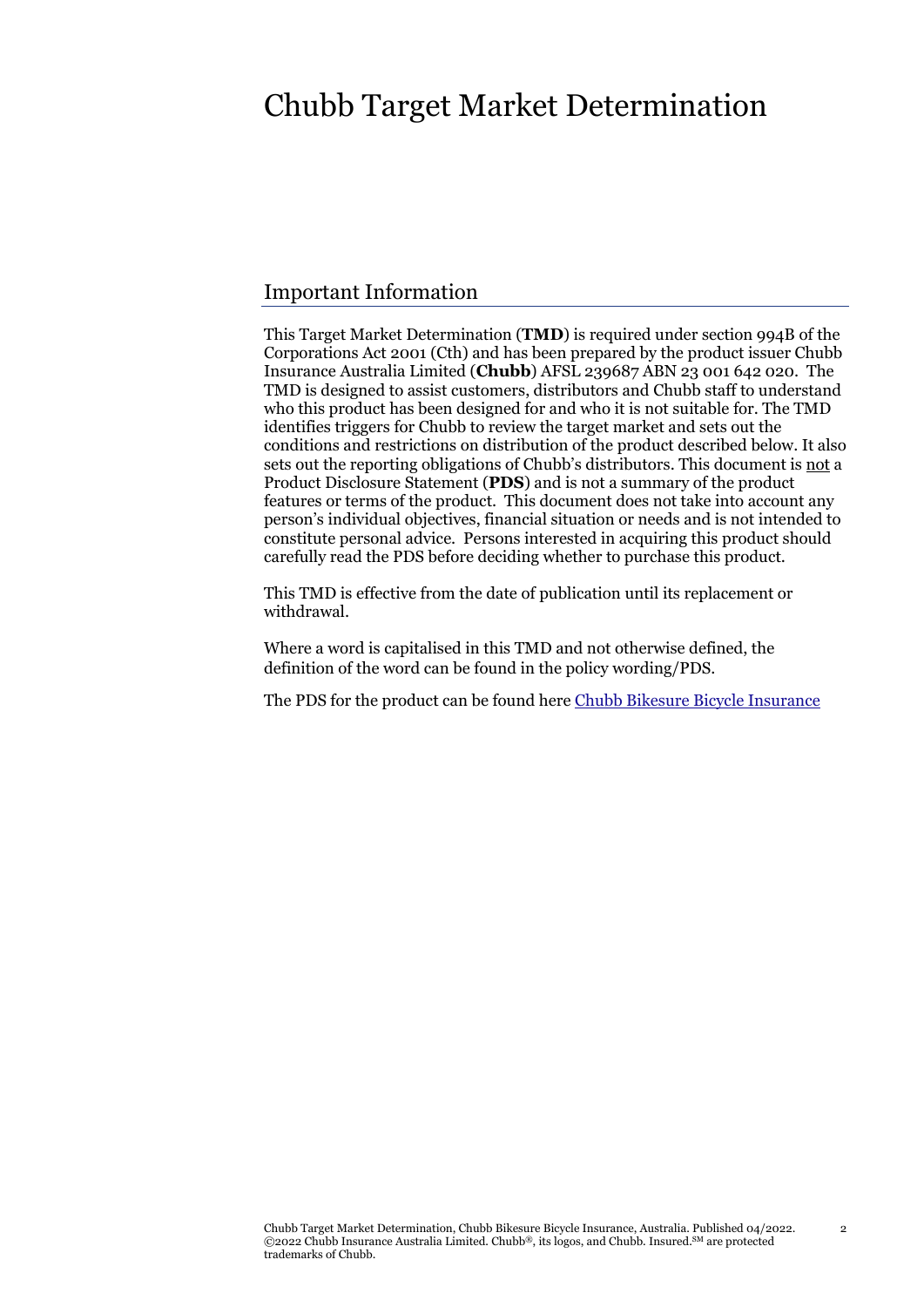| <b>Target Market Determination</b>             |                                                                                                                                                                   |  |
|------------------------------------------------|-------------------------------------------------------------------------------------------------------------------------------------------------------------------|--|
| 1. Details                                     |                                                                                                                                                                   |  |
| <b>Product Name/s:</b>                         | <b>Chubb Bikesure Bicycle Insurance</b><br>Applicable PDS Reference codes:<br>$06/2020 - 18$ June 2020; and<br>$04/2022 - 1$ April 2022.<br>(the <b>Product</b> ) |  |
| <b>Publication Date of</b><br>TMD:             | Originally published August 2021. Revised April 2022.                                                                                                             |  |
| <b>Initial Review Date:</b>                    | August 2023 (2 years from date of publication)                                                                                                                    |  |
| <b>Frequency of Product</b><br><b>Reviews:</b> | Every 2 years from date of publication, subject to intervening review triggers as<br>outlined in section 4 of this TMD                                            |  |
| 2. Product Target Market                       |                                                                                                                                                                   |  |

#### **What is the Product?**

This Product provides insurance cover for physical loss or damage to an individual's bicycle(s) (including, road, mountain, time-trial and e-bicycles) listed in the Policy's schedule or Policy's Coverage Summary.

#### **Key covers/attributes**

The main benefits of this Product include insurance cover for:

- $\checkmark$  bicycles valued between \$1,500 and \$20,000;
- $\checkmark$  accident damage while in use, including non-professional racing;
- $\checkmark$  theft, including away from the home;
- $\checkmark$  worldwide coverage (not exceeding 90 consecutive days travel);
- $\checkmark$  Bicycle accessories (as an optional extra).

#### **Key exclusions**

This Product excludes claims arising from (among other things):

- **×** bicycles used for any business purposes e.g. food delivery, bike hire/lease;
- **×** bicycles used by professional athletes;
- **×** bicycles used by riders under 18 years of age.
- **×** damage from:
	- wear and tear:
	- defects or faulty design;
	- corrosion or rust;
	- mechanical, electrical or electronic breakdown.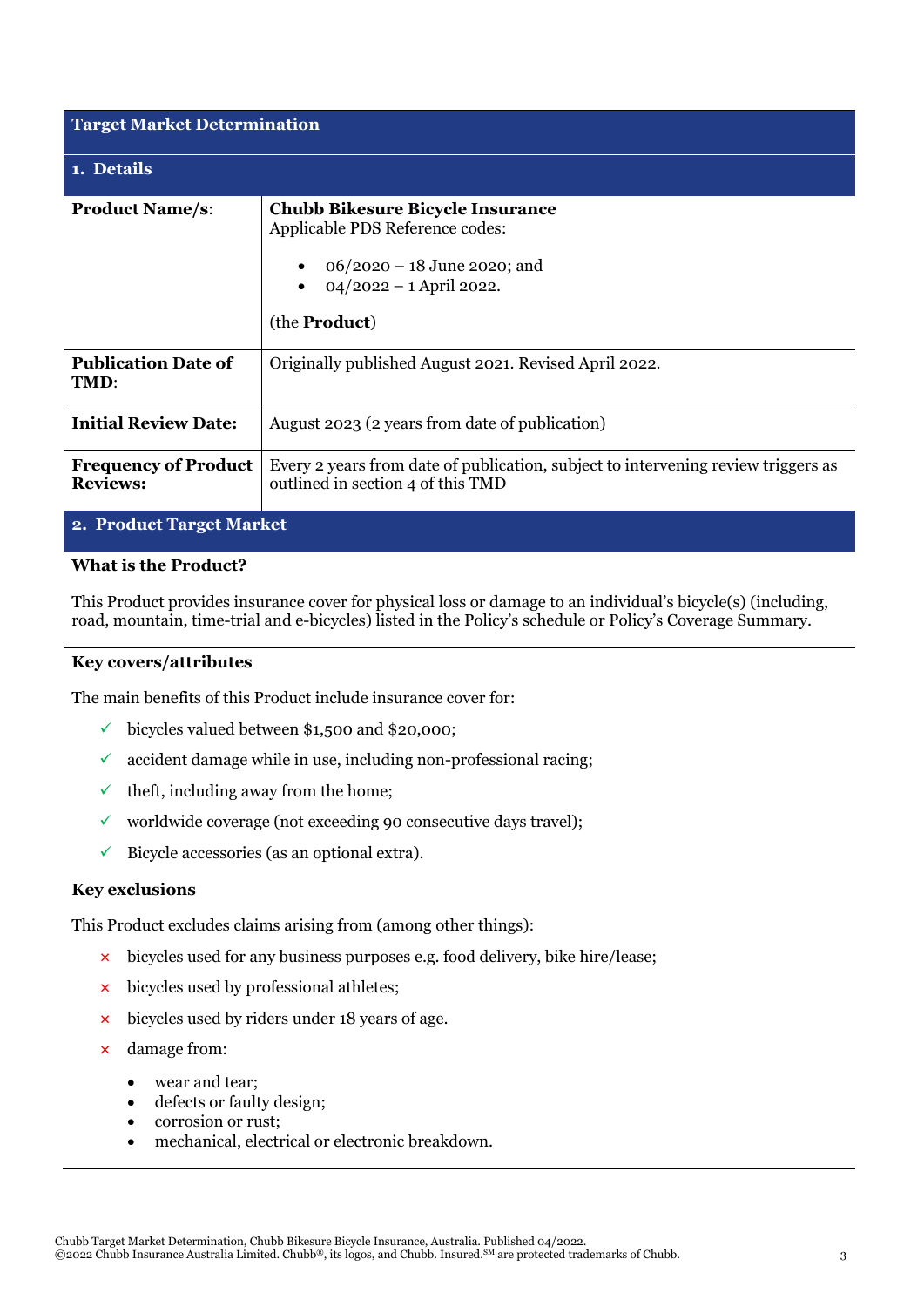#### **Customers the Product was designed for**

This Product was designed for:

- $\checkmark$  individuals aged over 18;
- $\checkmark$  Australian residents (excluding the Northern Territory);
- $\checkmark$  recreational / enthusiast level bicycle riders, participating in amateur events and social group rides for health, fitness and fun;
- $\checkmark$  individual owners of Bicycles valued between \$1,500 and \$20,000.

#### **Classes of Customers**

The class of customers for whom this Product is targeted can be categorised as:

- $\checkmark$  individuals over 18 years old, with disposable income sufficient to purchase a \$1,500 to \$20,000 bicycle;
- $\checkmark$  amateur sport enthusiasts/participants;
- $\checkmark$  recreational bicycle riders.

#### **Customer's likely objectives, financial situation, and needs**

| <b>Objectives</b>      | The likely objective of customers is to protect the financial outlay required to purchase a<br>bicycle of a significant value.                                                                                                                                                                                        |
|------------------------|-----------------------------------------------------------------------------------------------------------------------------------------------------------------------------------------------------------------------------------------------------------------------------------------------------------------------|
| Financial<br>situation | The likely financial situation for customers in this target market is fairly broad, ranging<br>from middle income earners to high income earner, who can pay the premium and<br>applicable excess and are likely to experience a financial burden should an insurable<br>event cause loss or damage to their bicycle. |
| <b>Needs</b>           | The likely need for customers in this target market is financial protection against loss or<br>damage sustained to their bicycle whilst riding, transporting, or being stored.                                                                                                                                        |

#### **Customers the Product was not designed for**

This Product is not suitable for those customers who:

- **×** are under 18 years old;
- **×** reside in the Northern Territory;
- **×** financially incentivised, sponsored to ride, or race bicycles (professional athlete);
- **×** ride inexpensive (valued less than \$1,500 and/or non-standard types of bicycles e.g. recumbent, uni-cycle, cargo bike etc);
- **×** use the bicycle for any business-related purposes such as meal delivery services;
- **×** have an existing insurance policy such as a home contents policy which covers the customer's bicycle while stored at home, away from the home and while in use in Australia and abroad.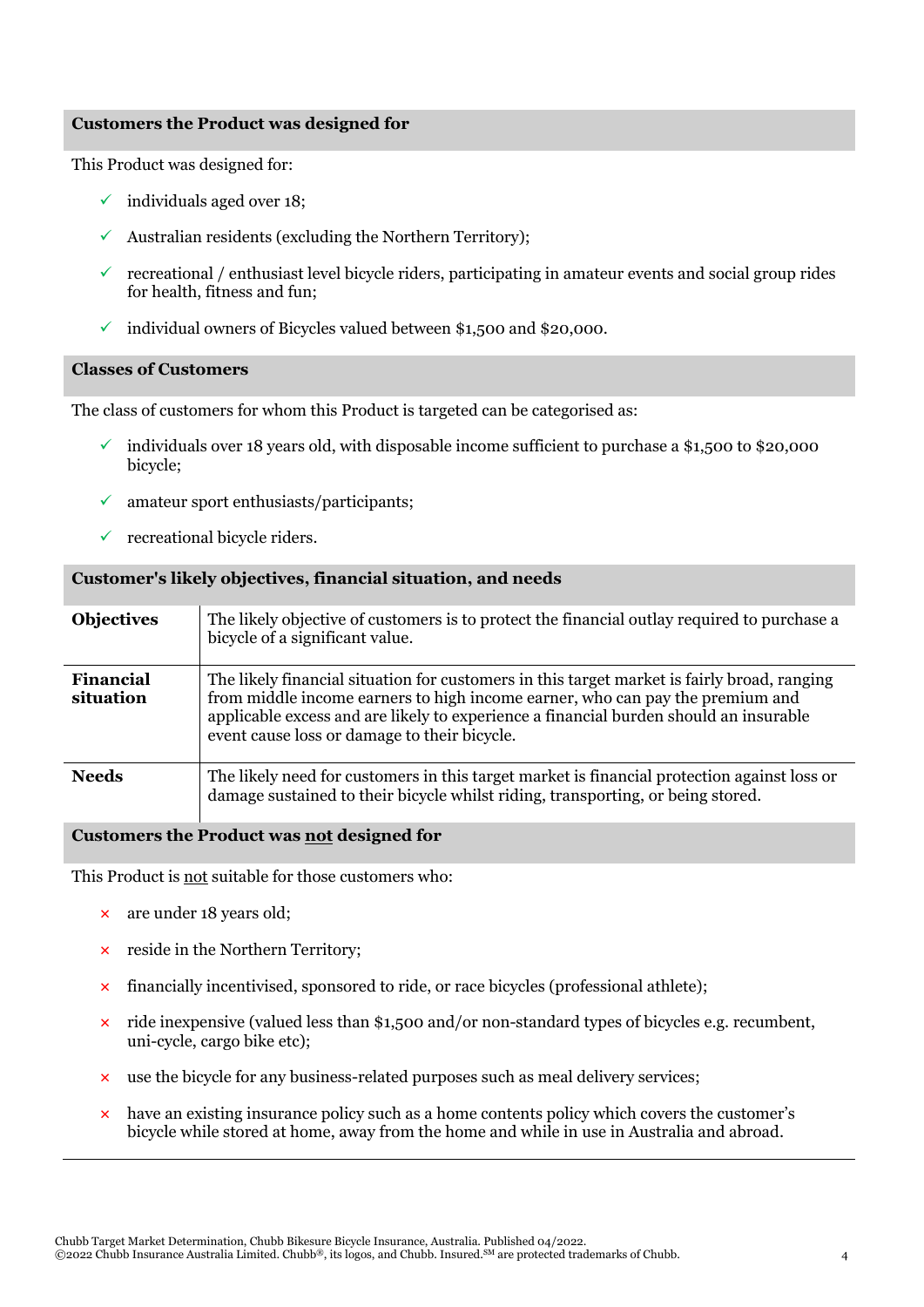#### **Why Product is consistent with the Target Market**

Chubb views that the Product is consistent with the target market as the target market comprises recreational bicycle riders and the Product provides cover for bicycles used for this purpose. It is therefore likely that the Product will meet the needs, or go towards meeting the needs, of those in the target market.

| 3. Conditions/Restrictions on product Distribution |                                                                                                                                                                                                                                                                                                                                                             |  |
|----------------------------------------------------|-------------------------------------------------------------------------------------------------------------------------------------------------------------------------------------------------------------------------------------------------------------------------------------------------------------------------------------------------------------|--|
| <b>Restriction/</b><br><b>Condition</b>            | <b>Description</b>                                                                                                                                                                                                                                                                                                                                          |  |
| <b>Method of</b><br>distribution                   | This Product may be distributed:<br>via the distributors listed in section 5; and<br>$\bullet$<br>online https://www.bikesure.com/<br>$\bullet$<br>(Distributor)<br>Chubb has authorised the Distributors to distribute the Product on its behalf.<br>In distributing this Product on behalf of Chubb, the Distributors can only provide<br>general advice. |  |
| <b>Underwriting</b><br>criteria                    | The Distributors are required to distribute the Product in accordance with Chubb's<br>underwriting criteria.                                                                                                                                                                                                                                                |  |
| Promotional<br><b>Material</b>                     | Any promotional material which is used by the Distributors in relation to the Product<br>must be pre-approved by Chubb and must contain an electronic link to this TMD.                                                                                                                                                                                     |  |
| <b>Distribution</b><br>in accordance<br>with TMD   | The Product must only be distributed in accordance with this TMD and the contractual<br>arrangements in place between Chubb and the Distributors.                                                                                                                                                                                                           |  |
| <b>Explanation</b>                                 |                                                                                                                                                                                                                                                                                                                                                             |  |

Customers who obtain the Product in accordance with the distribution conditions set out above, are more likely to be in the target market for this product because the Distributor specialises in the distribution of bicycle insurance.

| <b>4. Product Review</b> |                                                                                    |  |
|--------------------------|------------------------------------------------------------------------------------|--|
| Periods of               | Mandatory periodic reviews of the TMD will occur at least every 2 years subject to |  |
| review:                  | intervening review triggers (see below).                                           |  |

#### **Review triggers:**

Review triggers are events that suggest the TMD may no longer be appropriate and may trigger a review **prior** to periodic review as set out above. The review triggers for this Product are set out below.

|    | Any material change to the Product, including a change to the PDS. |
|----|--------------------------------------------------------------------|
| 2. | Changes to relevant laws, regulatory guidance, or industry codes.  |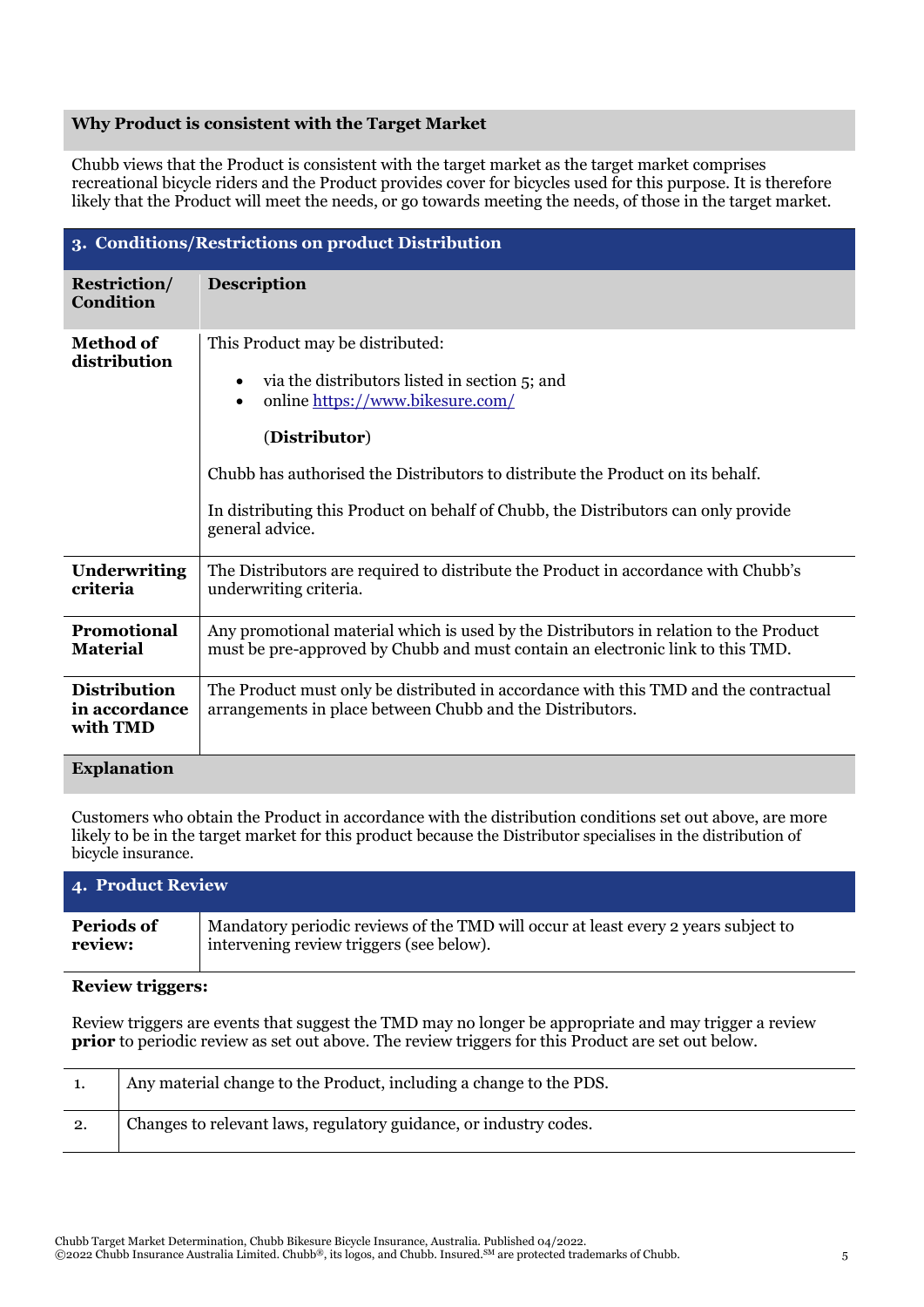| 3.                       | Any determination of or feedback from regulators, the Australian Financial Complaints Authority, a<br>court or a tribunal suggesting that the target market may no longer be appropriate (including the<br>use of Product Intervention Powers). |  |
|--------------------------|-------------------------------------------------------------------------------------------------------------------------------------------------------------------------------------------------------------------------------------------------|--|
| 4.                       | The nature of feedback regarding the Product, including whether complaints have increased<br>significantly from consumers or distributors.                                                                                                      |  |
| .5.                      | Distribution or purchasing of the Product in a manner significantly inconsistent with the TMD.                                                                                                                                                  |  |
| 5. Reporting Obligations |                                                                                                                                                                                                                                                 |  |

Chubb's third party distributors must report the following information to  $\underline{tmd.reporting@chubb.com}$  in order to ascertain whether or not the TMD remains appropriate to assist us in improving our product for our customers.

| <b>Distributor</b>                                                                        | <b>Role of Distributor</b>                                                                                                                                            | <b>Distributor Contact Details</b>                             |
|-------------------------------------------------------------------------------------------|-----------------------------------------------------------------------------------------------------------------------------------------------------------------------|----------------------------------------------------------------|
| <b>SRG Group Pty Ltd</b><br>ABN 52 113 333 109<br>(AFSL No: 288320)<br>(SRG)              | SRG is an insurance<br>broker acting under its<br>own Australian<br><b>Financial Services</b><br>Licence (AFSL), under a<br>binding authority<br>agreement with Chubb | 1300 551 969                                                   |
| <b>Bikesure Holdings Pty</b><br>Ltd (ABN 18 612 653<br>013) trading as<br><b>Bikesure</b> | Bikesure is a Corporate<br>Authorised<br>Representative (AR No:<br>1247410) of SRG and is<br>authorised to distribute<br>the Product.                                 | 1300 441 543<br>info@bikesure.com<br>https://www.bikesure.com/ |

#### **Distributors authorised by Chubb to distribute the Product**

### **Distributor Reporting Obligations**

| <b>Type of</b><br><b>Report</b> | <b>Description</b>                                                                                                                                                                                                                                                                                                                                           | <b>Reporting Period</b>                                                                                                         |
|---------------------------------|--------------------------------------------------------------------------------------------------------------------------------------------------------------------------------------------------------------------------------------------------------------------------------------------------------------------------------------------------------------|---------------------------------------------------------------------------------------------------------------------------------|
| <b>Complaints</b>               | The number of complaints received regarding the<br>Product during the reporting period and the nature<br>and details of the complaints.<br>Complaint is defined in the Australian Securities and<br><b>Investment Commission (ASIC) Regulatory Guide</b><br>RG 271.                                                                                          | <b>Quarterly</b> (10 business days<br>after the quarter has closed)<br>(even when the number of<br>complaints received is zero) |
| <b>Significant</b><br>dealings  | A significant dealing in the Product which is not<br>consistent with this TMD must be notified to ASIC.<br>What amounts to a "significant dealing" will be<br>determined by the circumstances of each case but<br>generally regard should be had to:<br>the proportion of consumers purchasing the<br>$\bullet$<br>product who are not in the target market; | Within 10 business days of<br>becoming aware of the<br>significant dealing.                                                     |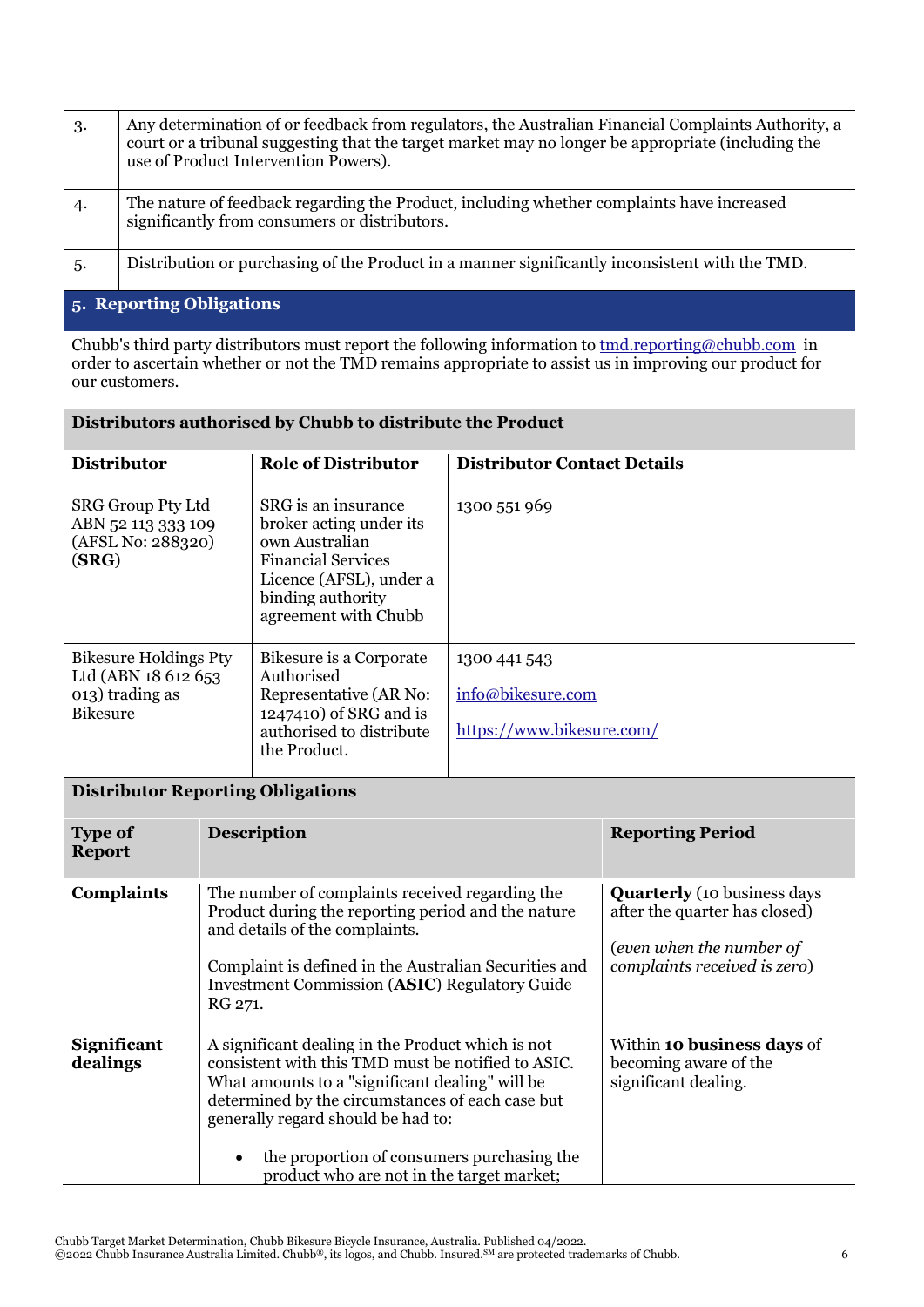|                                                                                                                                                                                                                         | the actual or potential harm to those<br>$\bullet$<br>consumers;<br>the nature and extent of the inconsistency of<br>$\bullet$<br>distribution with the TMD; and<br>current ASIC guidelines when determining<br>$\bullet$<br>what may constitute a significant dealing.<br>If in doubt, Distributors must report the dealing to<br>Chubb, so that Chubb can undertake the necessary<br>assessments.<br>The report must include:<br>Date(s) of the significant dealing;<br>$\bullet$<br>Description of the significant dealing;<br>٠<br>Why the dealing is considered significant;<br>$\bullet$<br>How the significant dealing was identified;<br>$\bullet$<br>What steps, if any, have been taken in<br>$\bullet$<br>relation to persons affected by the significant<br>dealing; and<br>Steps which have been, or will be, taken to<br>$\bullet$<br>ensure that the significant dealing does not<br>occur again. |                                                        |
|-------------------------------------------------------------------------------------------------------------------------------------------------------------------------------------------------------------------------|------------------------------------------------------------------------------------------------------------------------------------------------------------------------------------------------------------------------------------------------------------------------------------------------------------------------------------------------------------------------------------------------------------------------------------------------------------------------------------------------------------------------------------------------------------------------------------------------------------------------------------------------------------------------------------------------------------------------------------------------------------------------------------------------------------------------------------------------------------------------------------------------------------------|--------------------------------------------------------|
| <b>Sales</b><br>information                                                                                                                                                                                             | The number of sales of the Product (only if Distributor<br>has binding authority).                                                                                                                                                                                                                                                                                                                                                                                                                                                                                                                                                                                                                                                                                                                                                                                                                               | In accordance with contractual<br>agreements in place. |
| <b>6. Appropriateness</b>                                                                                                                                                                                               |                                                                                                                                                                                                                                                                                                                                                                                                                                                                                                                                                                                                                                                                                                                                                                                                                                                                                                                  |                                                        |
| The issuer has assessed the Product's key attributes and formed the view that it is likely to be consistent<br>with the likely objectives, financial situation and needs of consumers in the target market as described |                                                                                                                                                                                                                                                                                                                                                                                                                                                                                                                                                                                                                                                                                                                                                                                                                                                                                                                  |                                                        |

within this TMD.